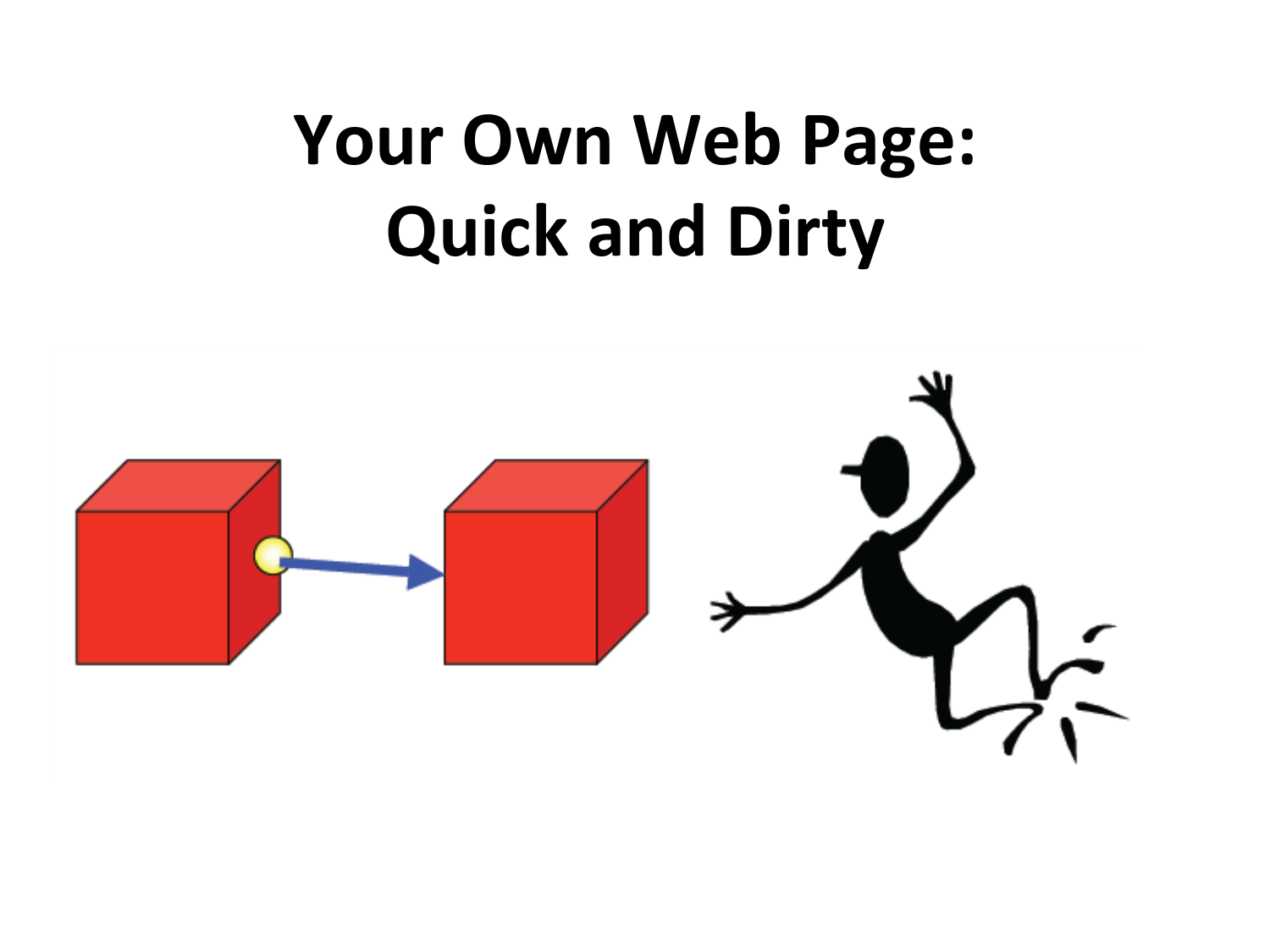# **A Special Language for the Web**

- In the early 1990's web pages were mostly described using a special purpose language, called Hyper-Text Markup Language, HTML
- HTML provides *markup* tags to provide hints of how a document should be rendered
- HTML also provides tags for structuring documents and provides a container for web content

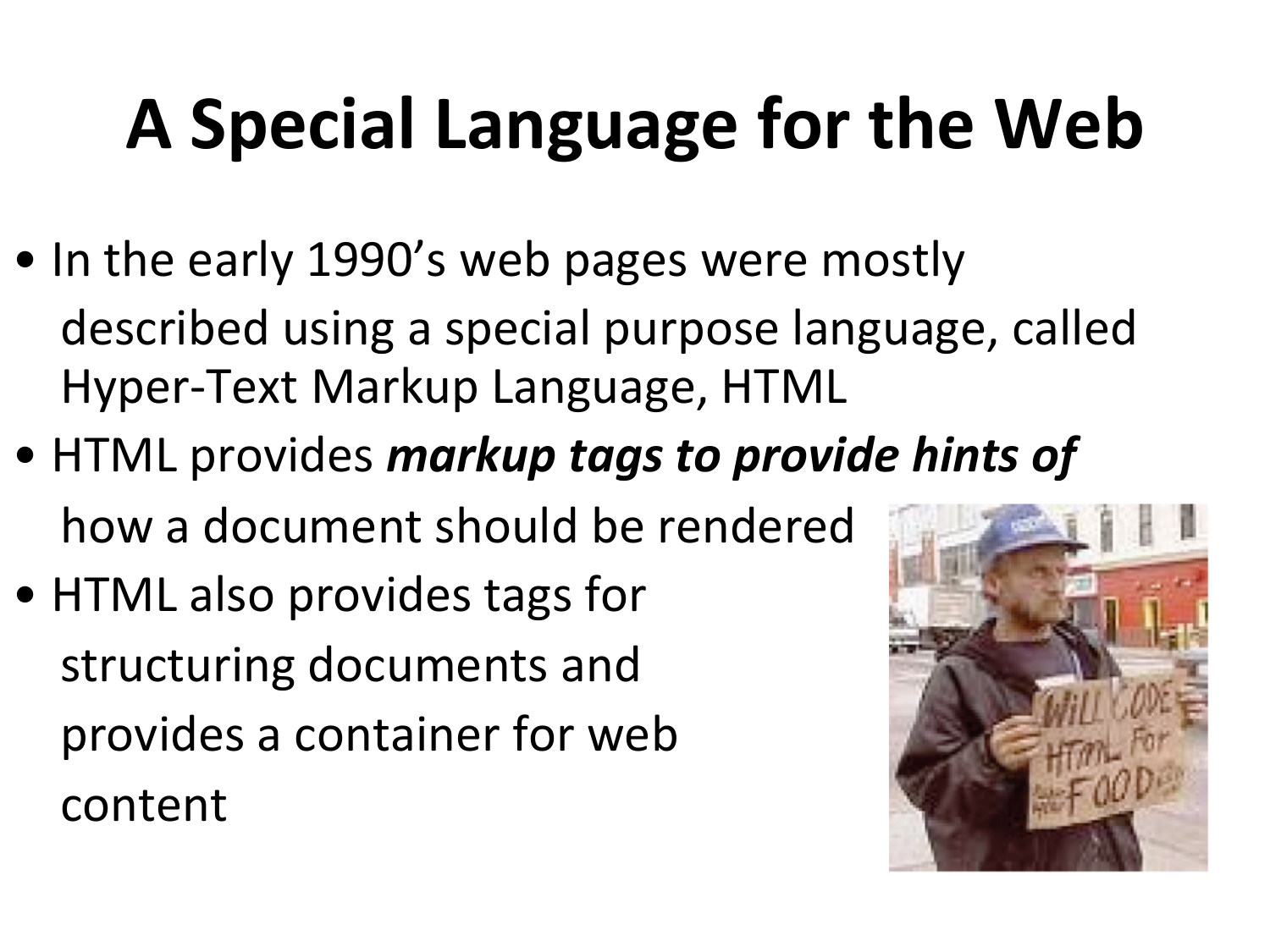# **Marking Up with HTML**

- Tags describe how a web page should look
- Formatting with Tags:
	- Words or abbreviations enclosed

in angle brackets  $\langle \rangle$ 

– Come in pairs (beginning and end):

<title> </title>

 $-$  Tags are not case-sensitive, but the actual text between the tags is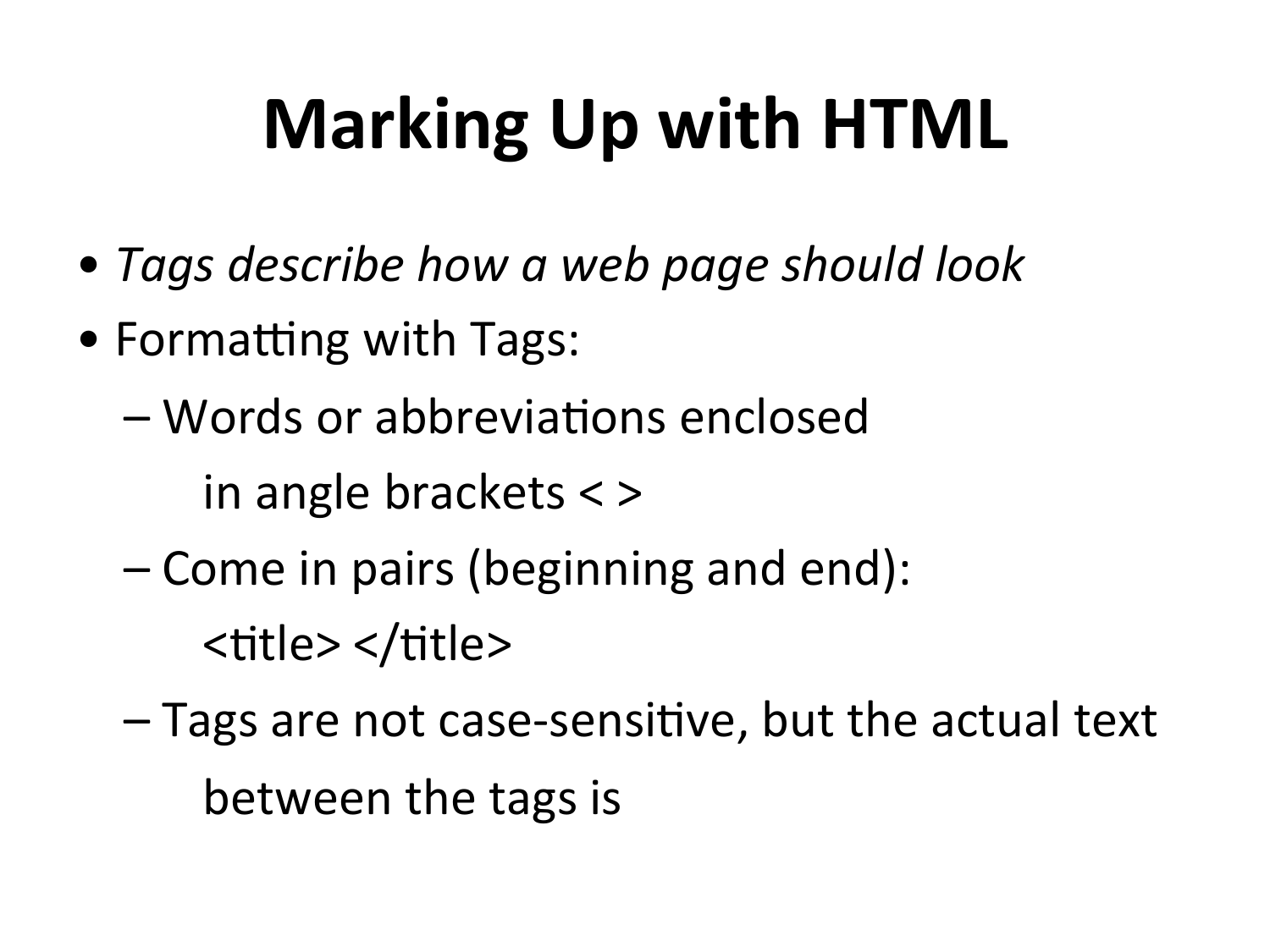## **Text Formatting**

- $\bullet$  Bold:  $**5**$
- Italic:  $\langle i \rangle \langle j \rangle$
- Tag pair surrounds the text to be formatted
- You can apply more than one kind of formatting at a time
- <b><i>Go Tarheels!</i></b> produces:

#### *Go Tarheels!*

- Tags can be in any order, but have to be nested correctly
- Some tags do not surround anything, so they don't have an ending form:
	- $-$  <hr> inserts horizontal line
	- $-$  <br  $\ge$  inserts a line break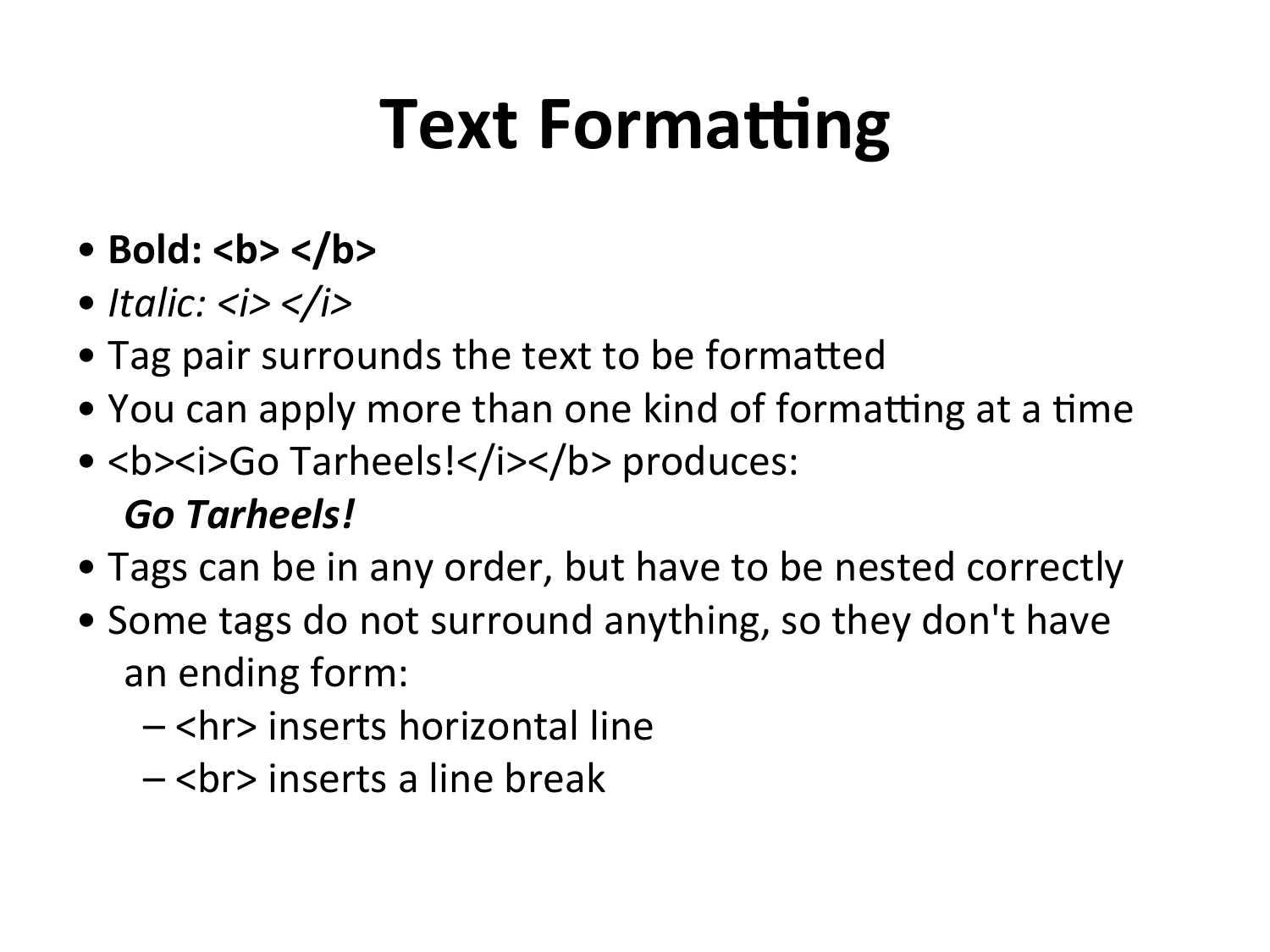#### **HTML Web Page Structure**

Begins with  $\lt$ html $>$  and ends with  $\lt$ /html $>$ 

<html> 

<head> 

<title>Preliminary Data Goes Here</title> </head> <body> The Page's main content go here

</body> 

</html>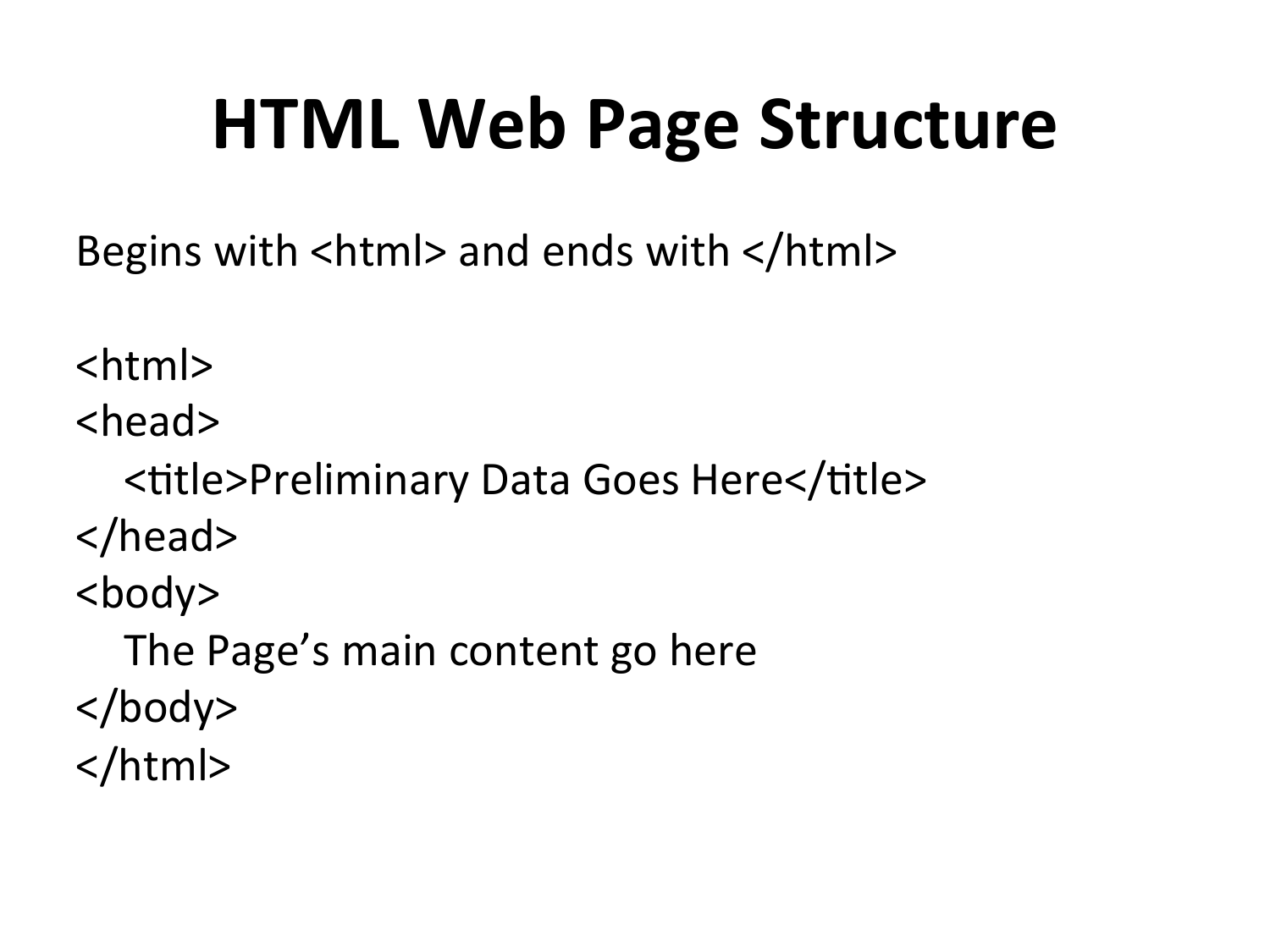## **Structuring Documents**

- Headings:
	- Choice of eight levels of heading tags to produce headings, subheadings, etc.
	- $-$  Headings display material in large font on a
	- new line <h1>Pope</h1> <h2>Cardinal</h2> <h3>Archbishop</h3> Produces:

**Pope Cardinal Archbishop**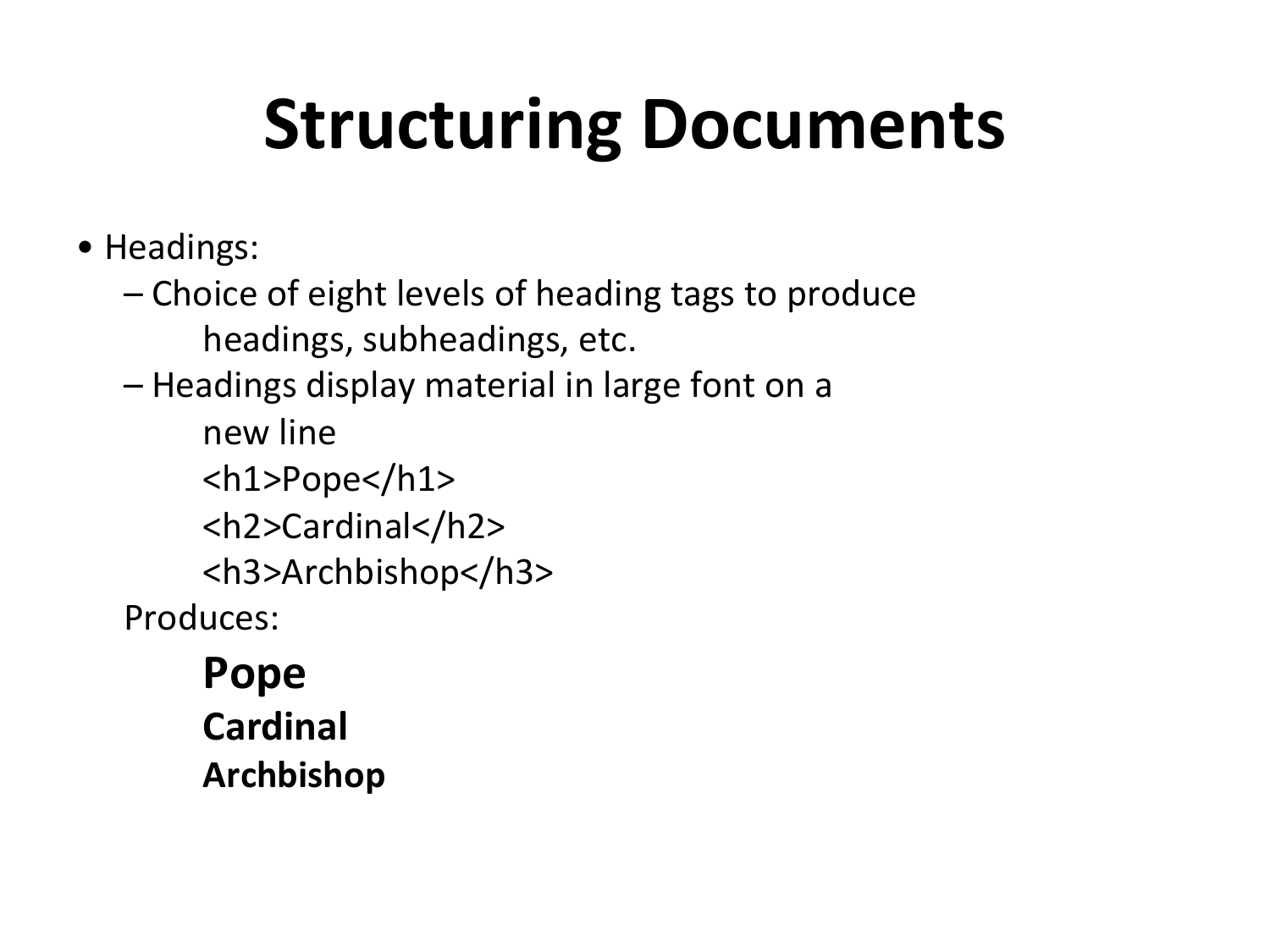## **HTML Format vs. Display Format**

- HTML does not preserve your formatting as typed
	- – Successive lines may be joined
	- Unexpected breaks my be introduced
- HTML source tells the browser how to produce the formatted image based on tags, not on how it is formatted in the file (The  $\langle$ pre $\rangle$   $\langle$ /pre $\rangle$  "preformatted" tag allows you to get around this rule somewhat).
- Human-written HTML is usually formatted to make it easier for people to understand
- However, most modern HTML is machine generated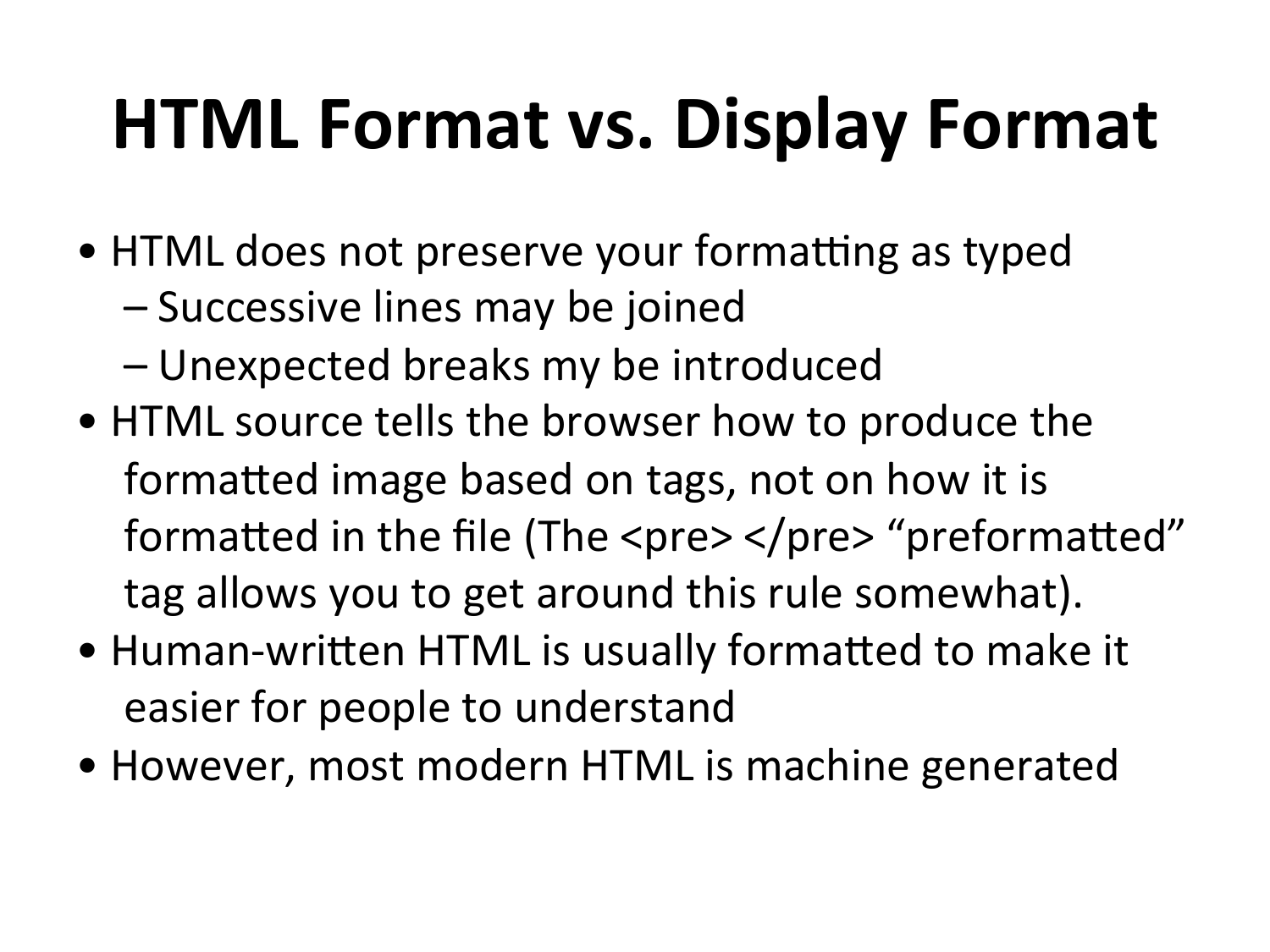# **Special Symbols in HTML**

- If a web page needed to show a math relationship like  $0 < p > r$
- The browser would interpret  $< p >$  as a paragraph tag, and would not display it
- HTML provides an escape mechanism for specifying reserved and difficult to type "character entities":  $&$ *descriptive name;* see http://www.intuitive.com/coolweb/entities.html for a list
- Ex: To show angle brackets, use escape symbol ampersand  $(8)$ , then an abbreviation, then a semicolon  $($ ;)  $<$  displays as  $<$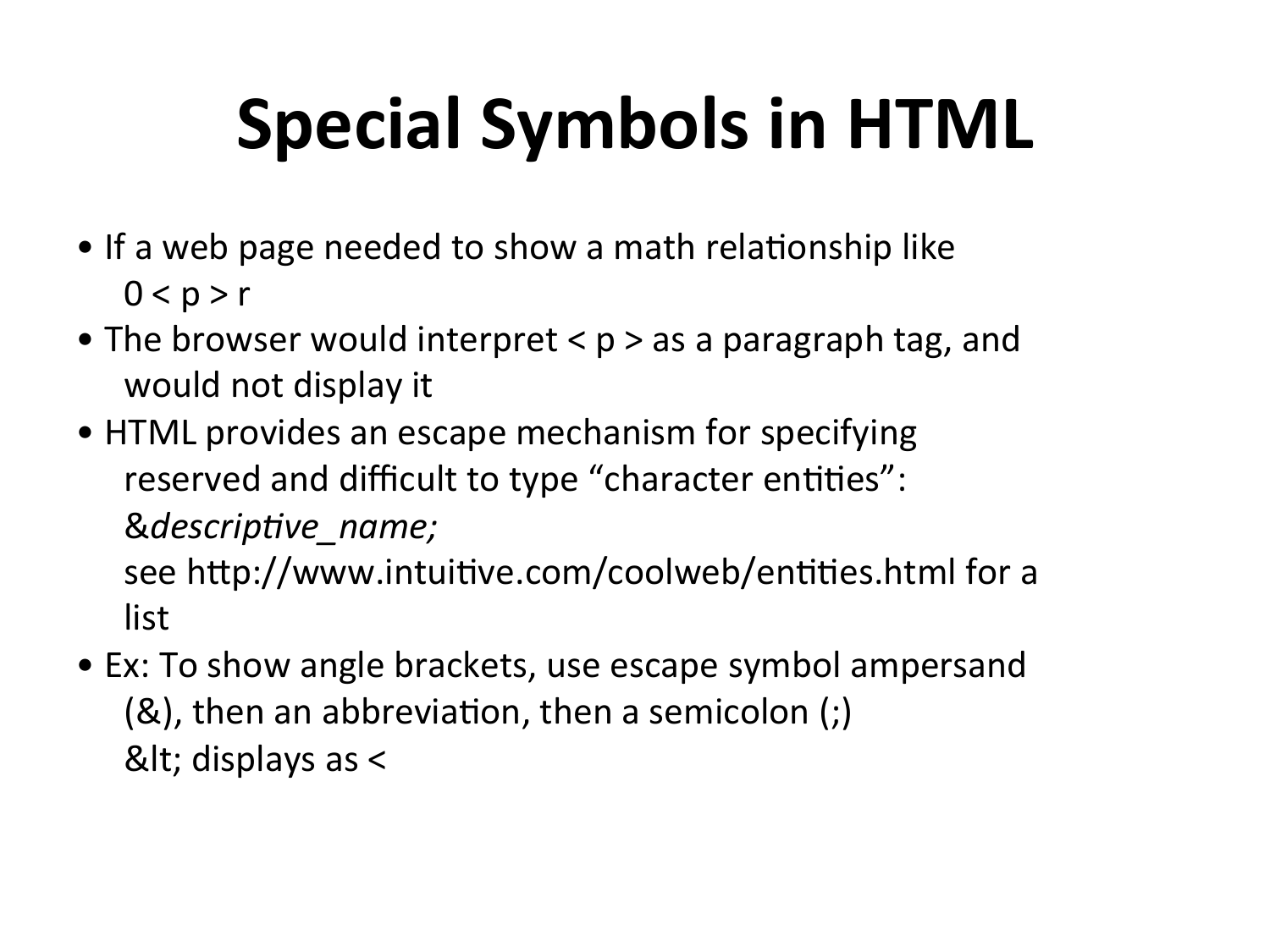## **Attributes in HTML**

- Text alignment can also be described in HTML
- For text alignment, one can specify left, right, or center
- Attributes appear inside the angle brackets, after tag word and equal sign, in double quotes <p align="center"> (default justification is left)
- Horizontal rule attribute: width and size (thickness) can be specified or left to default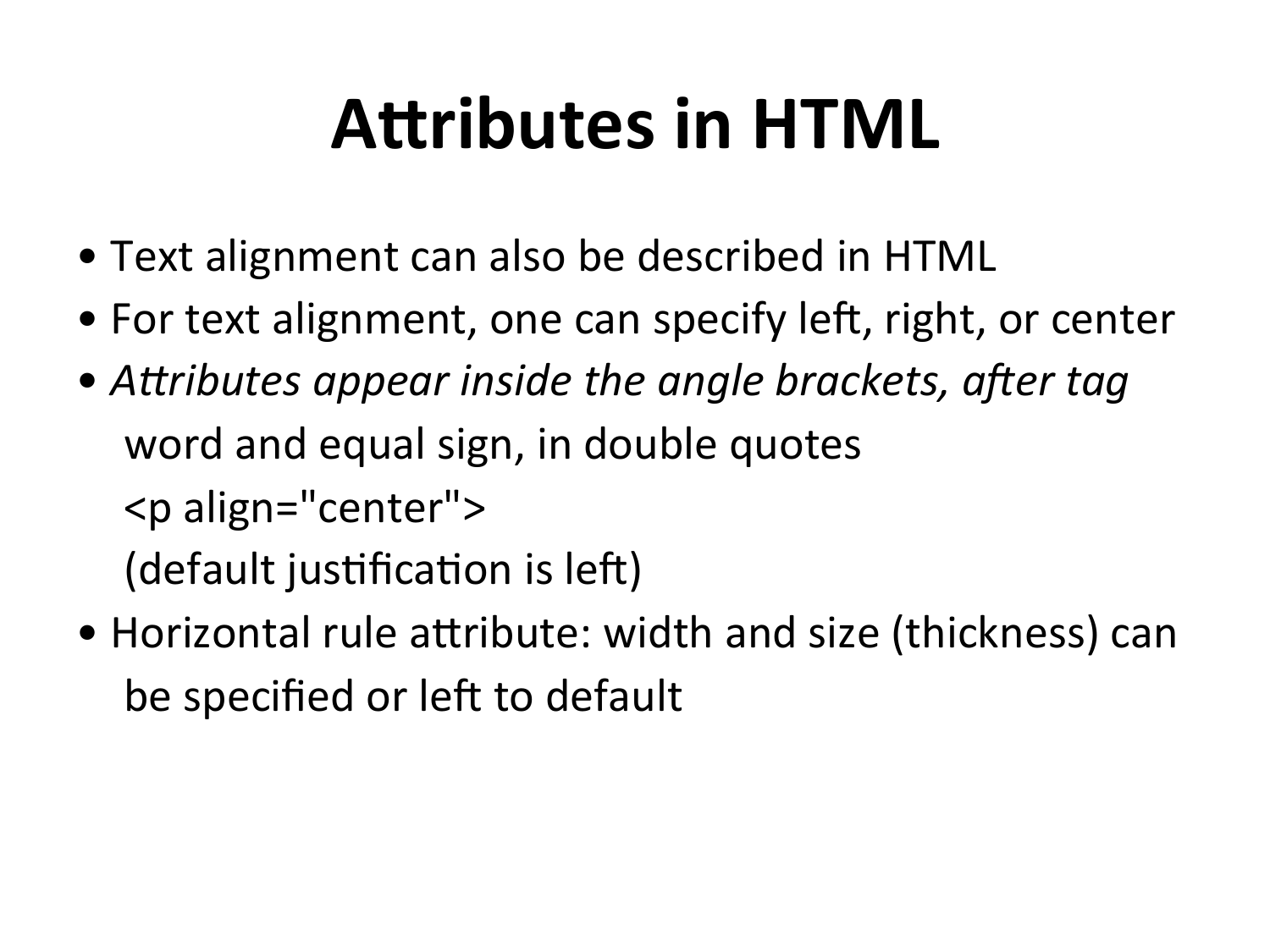# **Marking Links With Anchor Tags**

Hyperlinks are one of key innovations of Web documents, in comparison to other Rich Text formatting languages, that predated the web. They allow one document to link to another in response to being selected

There are two parts of a hyperlink:

*1. Anchor text (the text in the current document that is highlighted)* 

2. Hyperlink reference (the address of the other Web page) Begin with  $\leq a$  followed by a space Give the link reference using href="filename" Close tag with  $\langle$  a>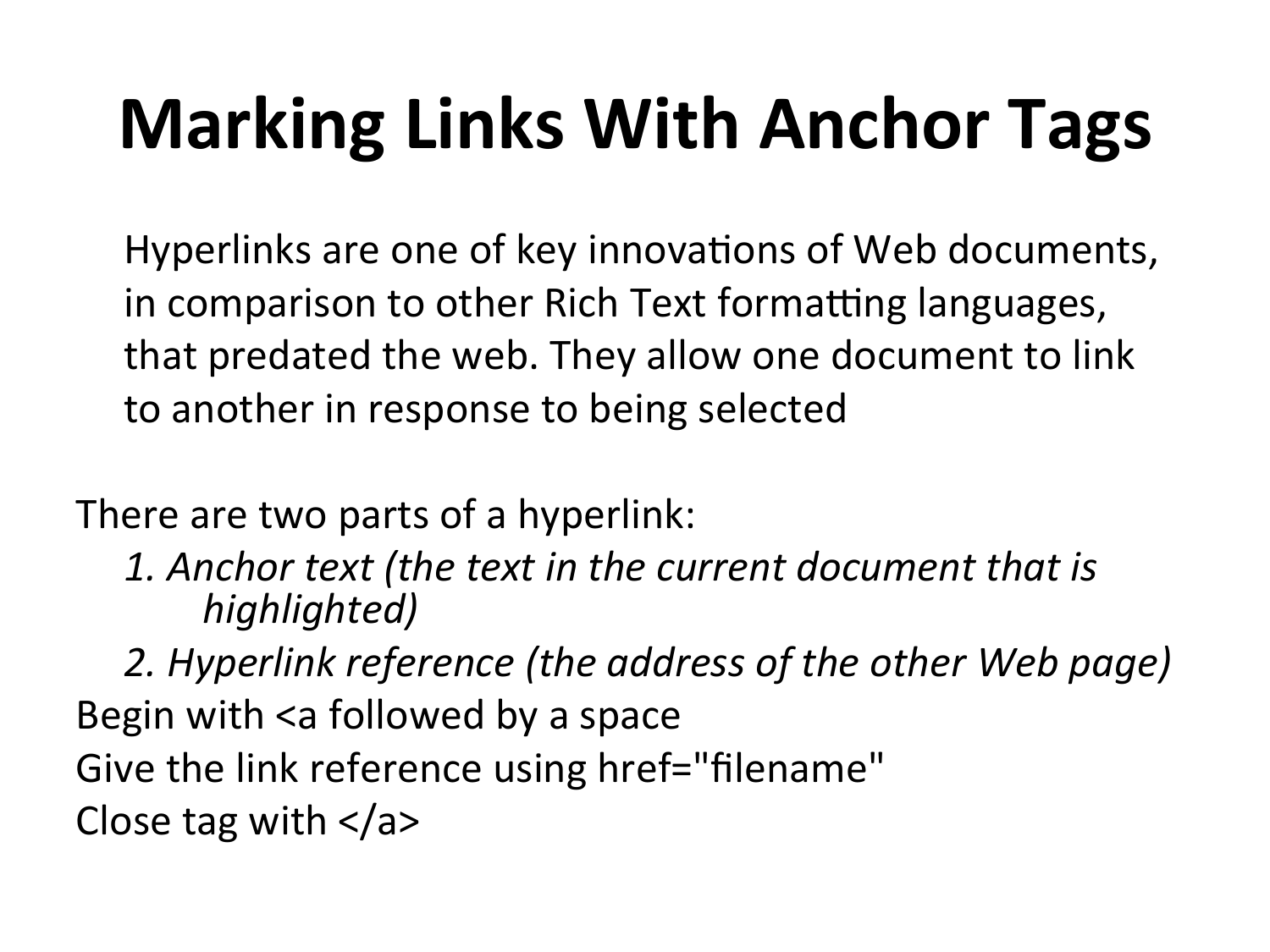# **Including Pictures With Image Tags**

- Image Tag Format:
	- <img src="filename">
	- $-$  src stands for source
- GIF, PNG, and JPEG Images are the most widely supported
	- – GIF: Graphic Interchange Format
	- $-$  JPEG: Joint Photographic Experts Group
	- $-$  Image format is implied by the filename extension  $(gif, jpg)$
- Pictures can be used as links by surrounding them with an anchor tag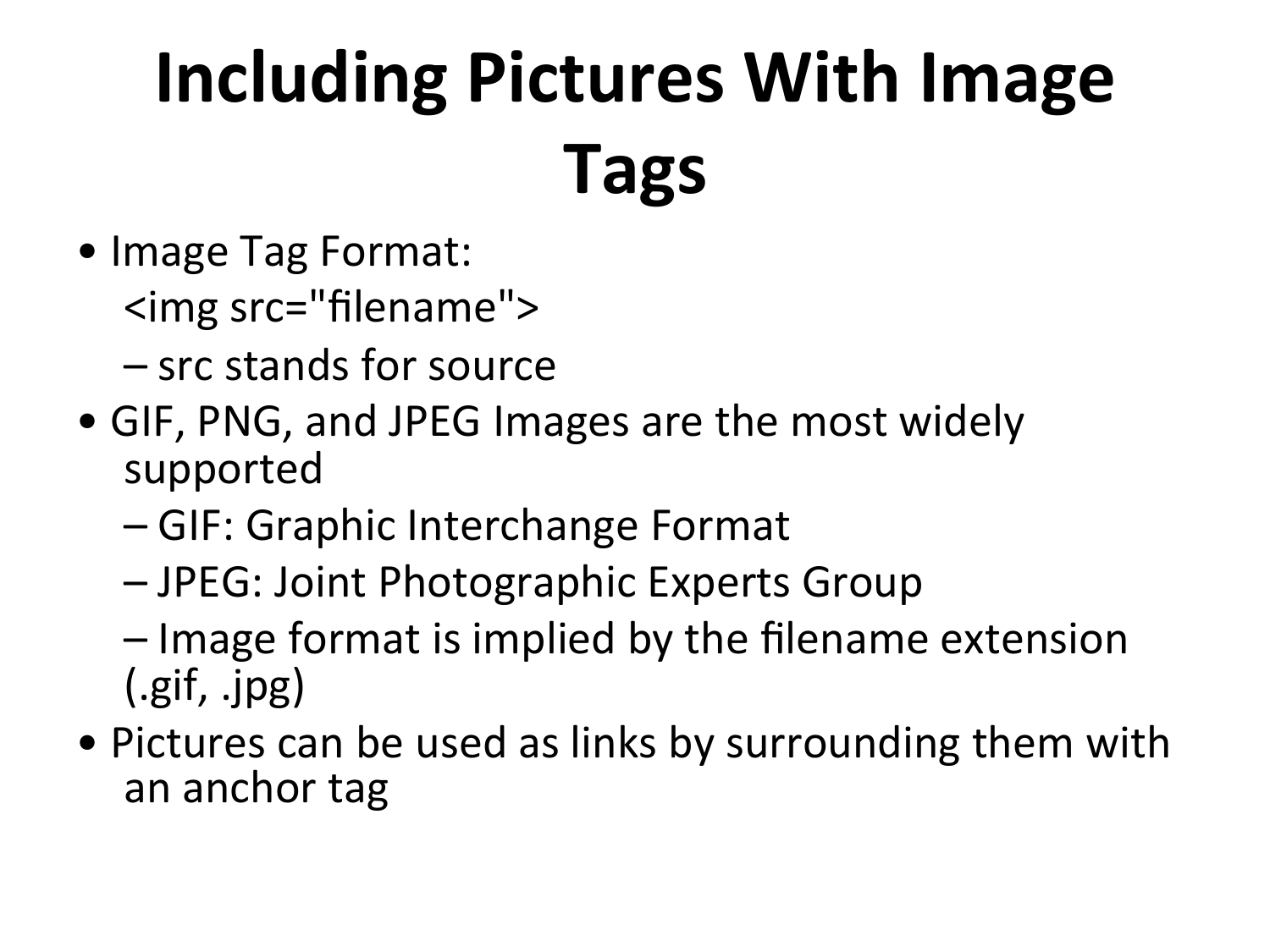## **Modern Web Authoring**

- HTML was designed in a era when people generated most Web content
- Today PROGRAMS generate most web content
- Moreover, many are dynamic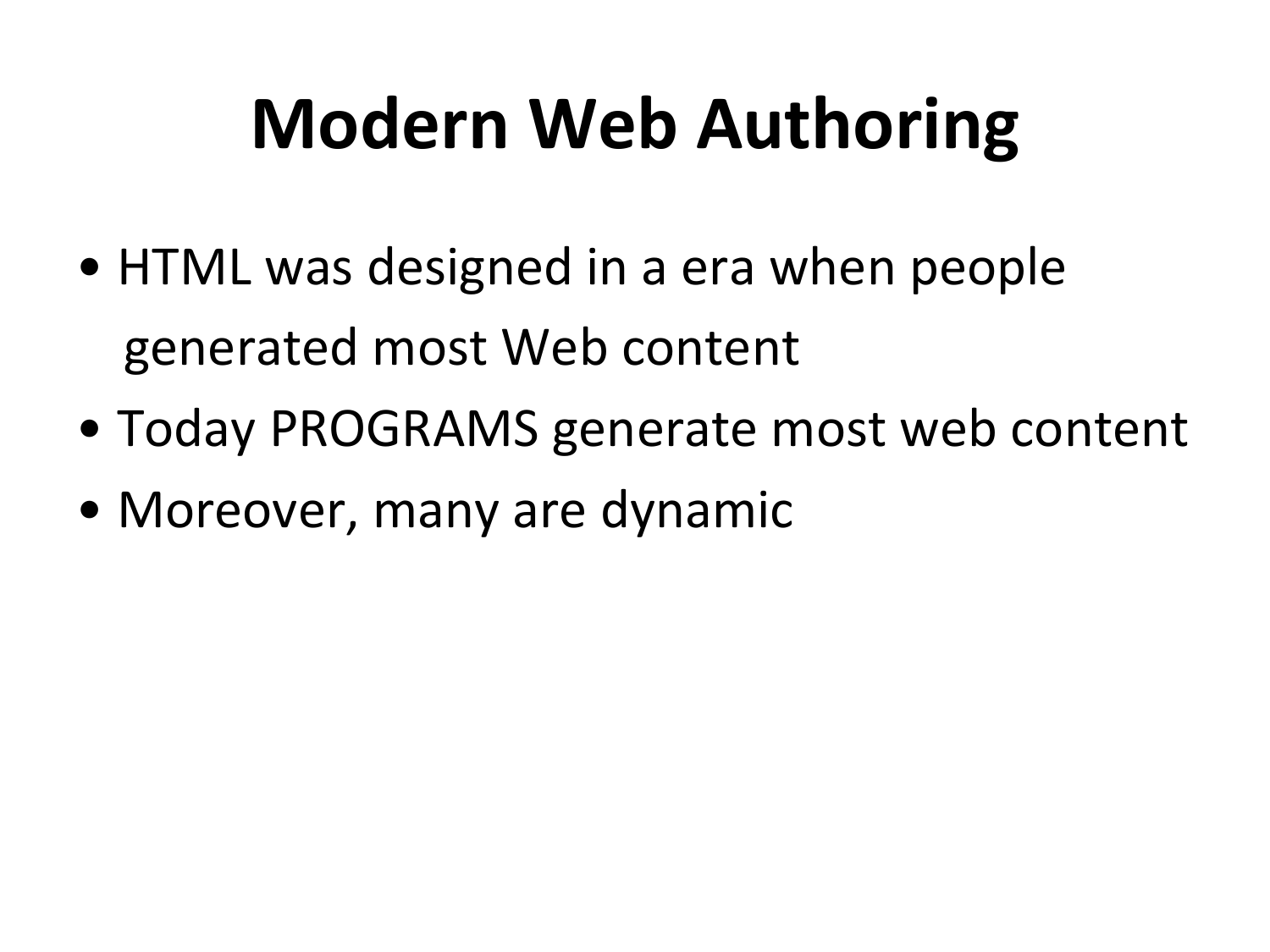#### Web Development: Client Side Coding

- **Ajax:** Asynchronous JavaScript provides new methods of using JavaScript, and other languages to improve the user experience.
- **Flash:** Adobe Flash Player is an ubiquitous browser plugin ready for RIAs. Flex 2 is also deployed to the Flash Player (version  $9+$ ).
- JavaScript: Formally called ECMAScript, JavaScript is a ubiquitous client side platform for creating and delivering rich Web applications that can also run across a wide variety of devices.
- Microsoft Silverlight: Microsoft's browser plugin that enables animation, vector graphics and high-definition video playback, programmed using XAML and .NET programming languages.
- **REAL Studio Web Edition** is a rapid application development environment for the web. The language is object oriented and is similar to both VB and Java. Applications are uniquely compiled to binary code.
- **HTML5 and CSS3 Latest HTML** proposed standard combined with the latest proposed standard for CSS natively supports much of the client-side functionality provided by other frameworks such as Flash and Silverligh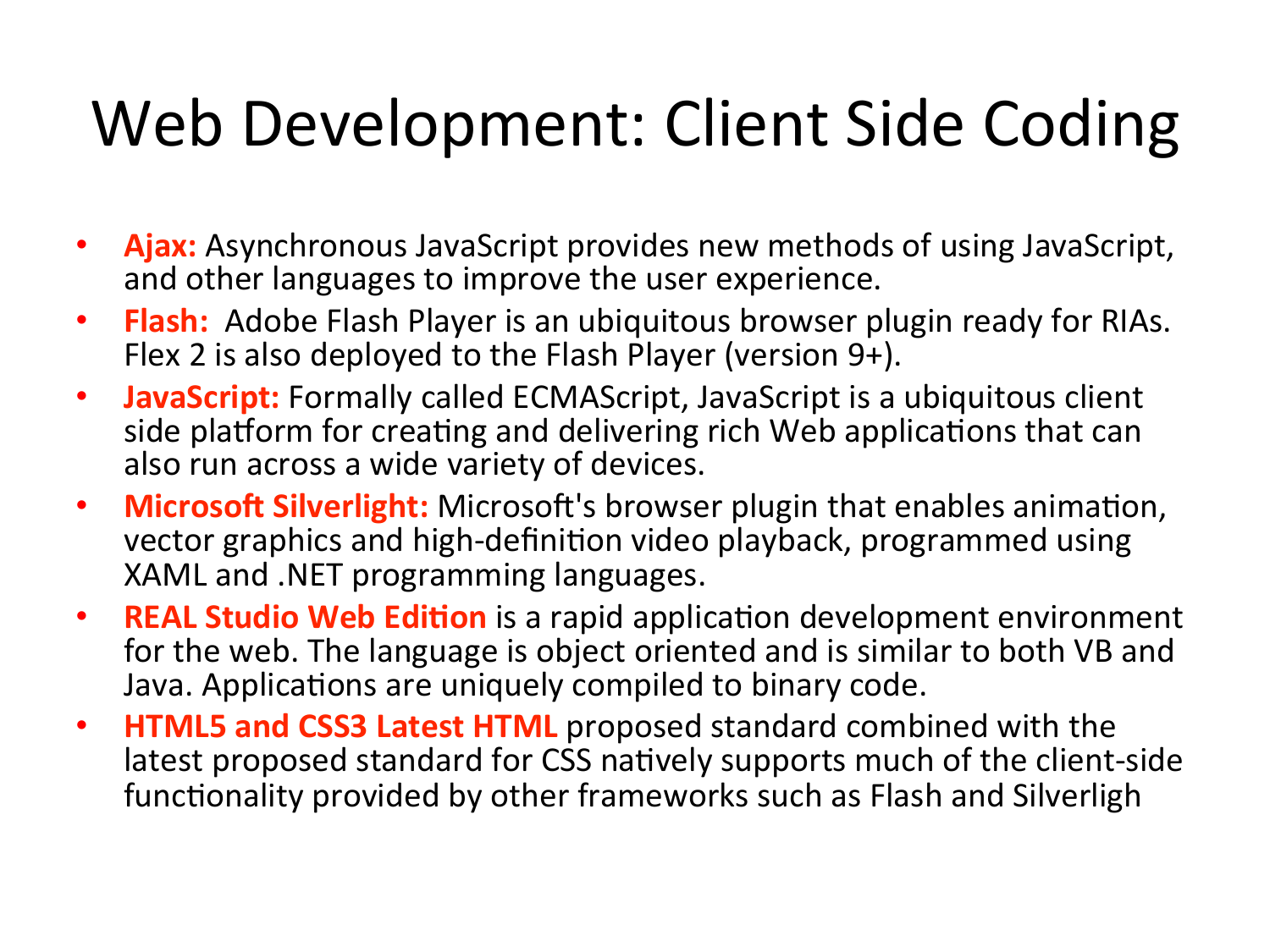#### Web Development: Server Side Coding

- ASP (Microsoft proprietary)
- CSP, Server-Side ANSI C
- ColdFusion (Adobe proprietary, formerly Macromedia, formerly Allaire)
- CGI and/or Perl (open source)
- Groovy (programming language) Grails (framework)
- Java, e.g. Java EE or WebObjects
- Lotus Domino
- PHP (open source)
- Python, e.g. Django (web framework) (open source)
- REAL Studio Web Edition
- Ruby, e.g. Ruby on Rails (open source)
- Smalltalk e.g. Seaside, AIDA/Web
- SSJS Server-Side JavaScript, e.g. Aptana Jaxer, Mozilla Rhino
- Websphere (IBM proprietary)
- .NET (Microsoft proprietary)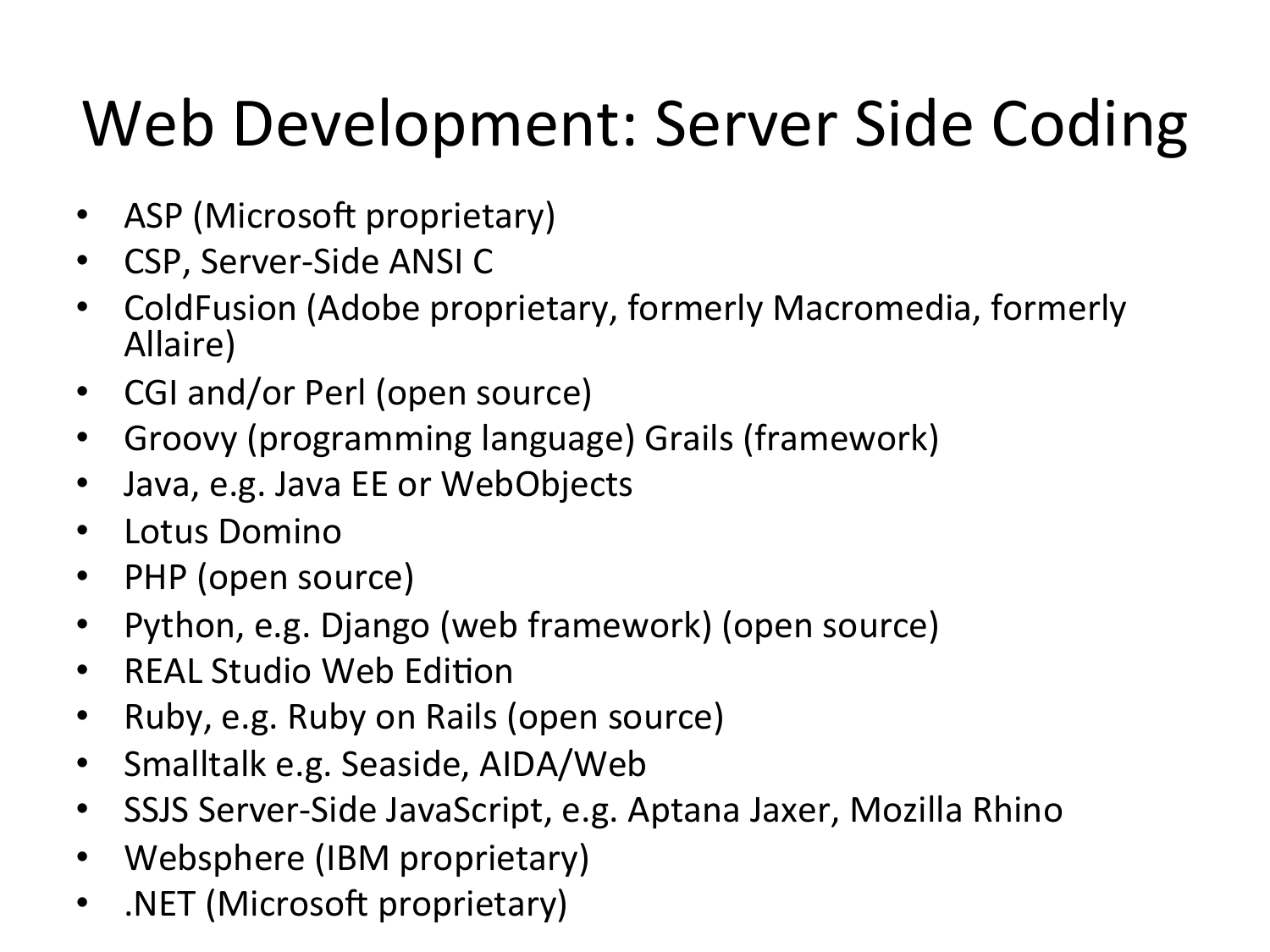#### Web Development: Client + Server

- **Google Web Toolkit** provides tools to create and maintain complex JavaScript front-end applications in Java.
- **Pyjamas** is a tool and framework for developing Ajax applications and Rich Internet Applications in python.
- Tersus is a platform for the development of rich web applications by visually defining user interface, client side behavior and server side processing. (open source)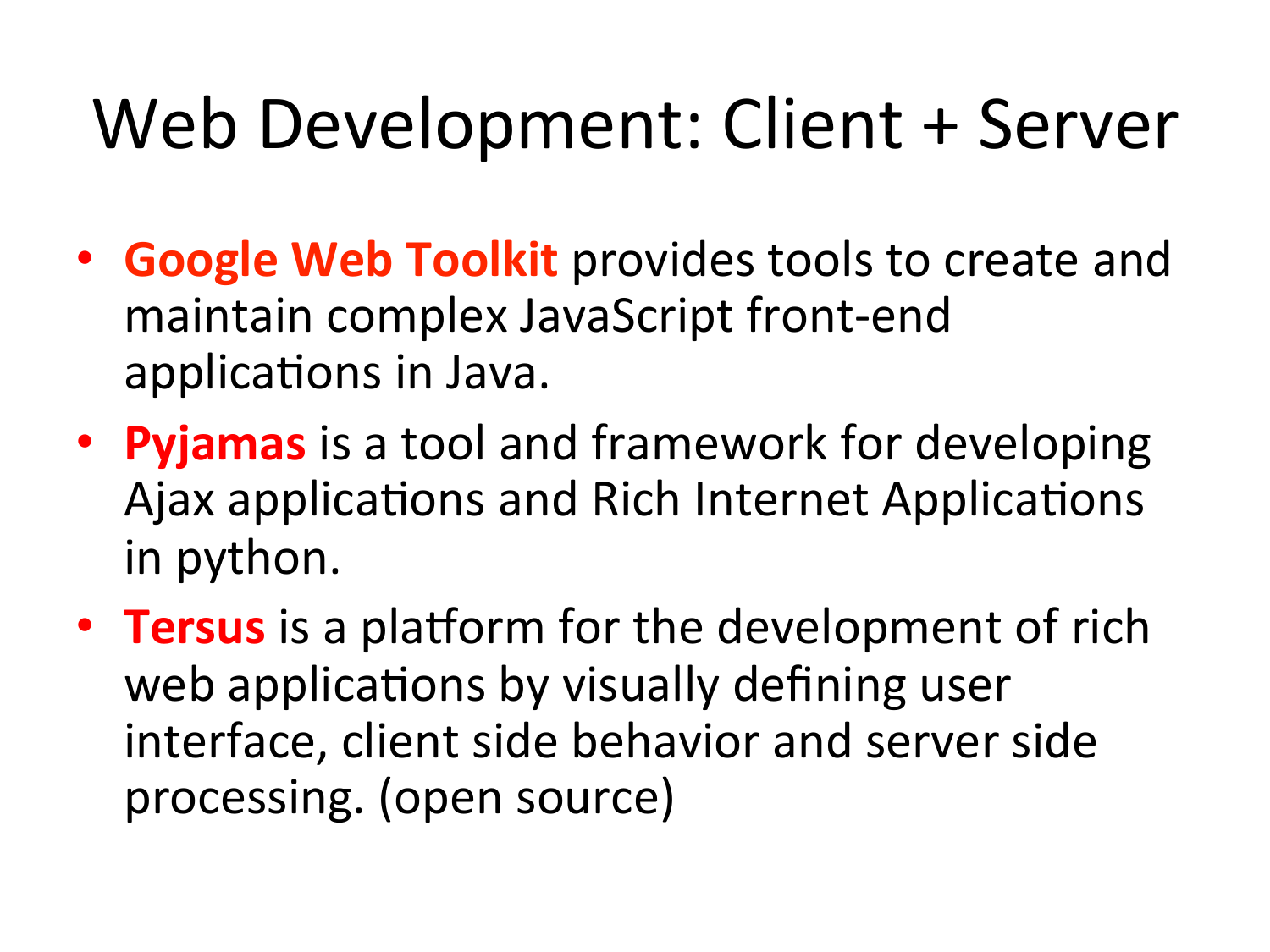## Web Development: Database Tech

- Apache Derby
- DB2 (IBM proprietary)
- Firebird
- Microsoft SQL Server
- MySQL
- Oracle
- PostgreSQL
- SQLite
- Sybase